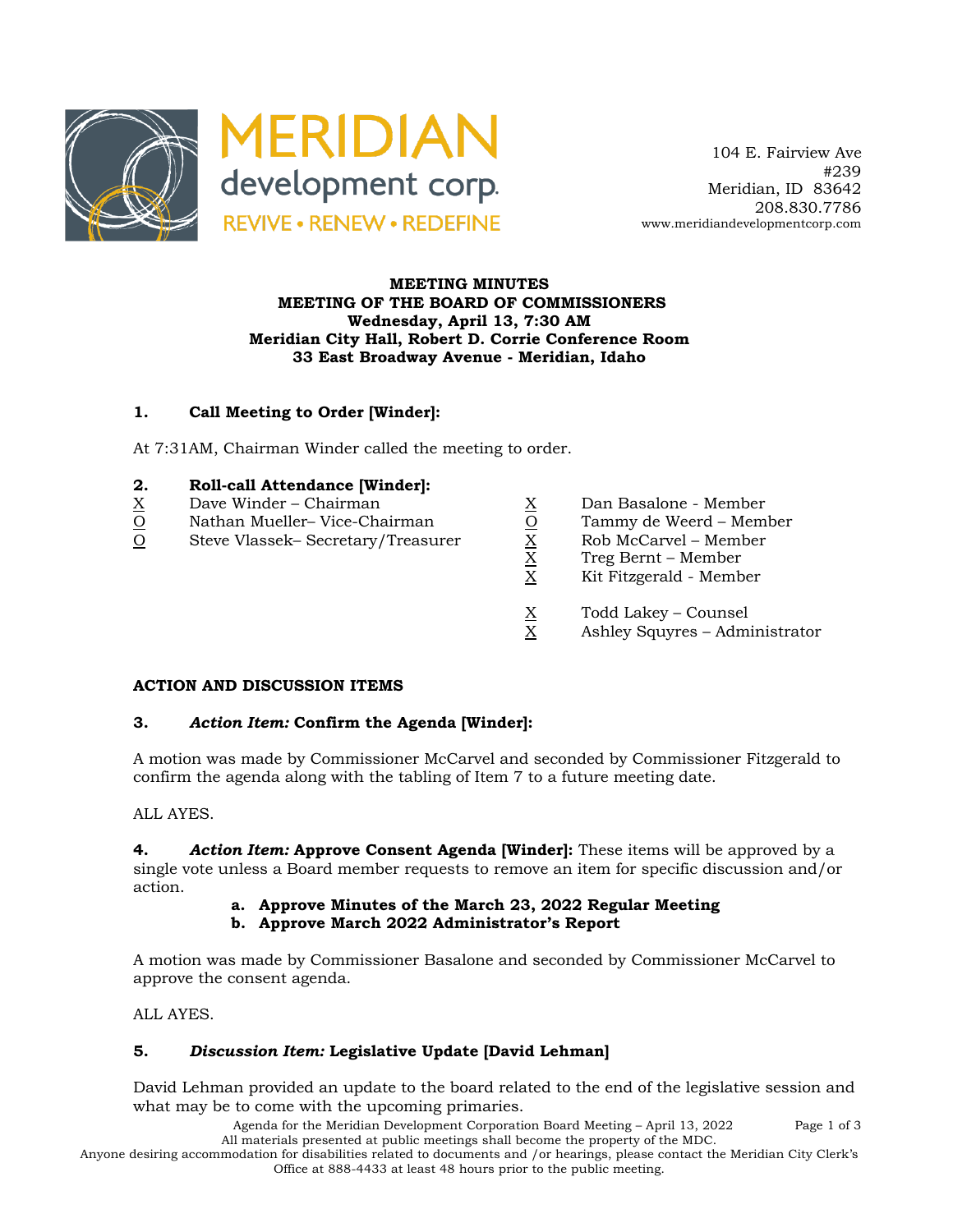# **6.** *Action Item:* **Consideration of Approval of the joint Memorandum of Agreement between Meridian Caddis, LLC, the City of Meridian, and Meridian Development Corporation for the Civic Block project and corresponding resolution 22-008 (Lakey/Squyres)**

Squyres introduced the topic and discussed the recent City Council approval of the MOA. Counsel Lakey reviewed the high points of the MOA. A motion was made by Commiossioner Fitzgerald and seconded by Commissioner Basalone to approve the MOA.

ALL AYES.

# **7.** *Action Item:* **Consideration of approval of the Master Services Agreement with Clifton Larsen Allen and corresponding resolution 22-009 [Lakey/Squyres]**

This item was tabled until a future meeting date.

#### **8.** *Action Item:* **Consideration of approval of the Scope of Work with Tribute Media to update the website platform to Drupal 9 and corresponding resolution 22-010 [Squyres/Lakey]**

Squyres introduced the topic and the need to update the website base. She reviewed the proposal with the board. A motion was made by Commissioner McCarvel and seconded by Commissioner Fitzgerald to approve \$3,160 to update the website.

ALL AYES.

# **9. MDC Project Updates [Squyres]**

Squyres reviewed the Civic Block, Parcel A, and Nine Mile Floodplain projects with the board.

**10.** *Discussion Item:* **Counsel's Report [Lakey]:** Counsel Lakey will review legal topics that need to be brought to the attention of the Board.

No report.

**11.** *Discussion Item:* **Administrator's Report [Squyres]:** Administrator Squyres will review topics that need to be brought to the attention of the Board.

No report.

# **12.** *Discussion Item:* **Chairman's Report**

Chairman Winder discussed the recent Leadership Conference with the board.

# **13. Public Comment**

No public comment.

# **14. Adjourn the Meeting [Winder]:**

At 8:02AM, a motion was made by Commissioner Fitzgerald and seconded by Commissioner McCarvel to adjourn the meeting.

ALL AYES.